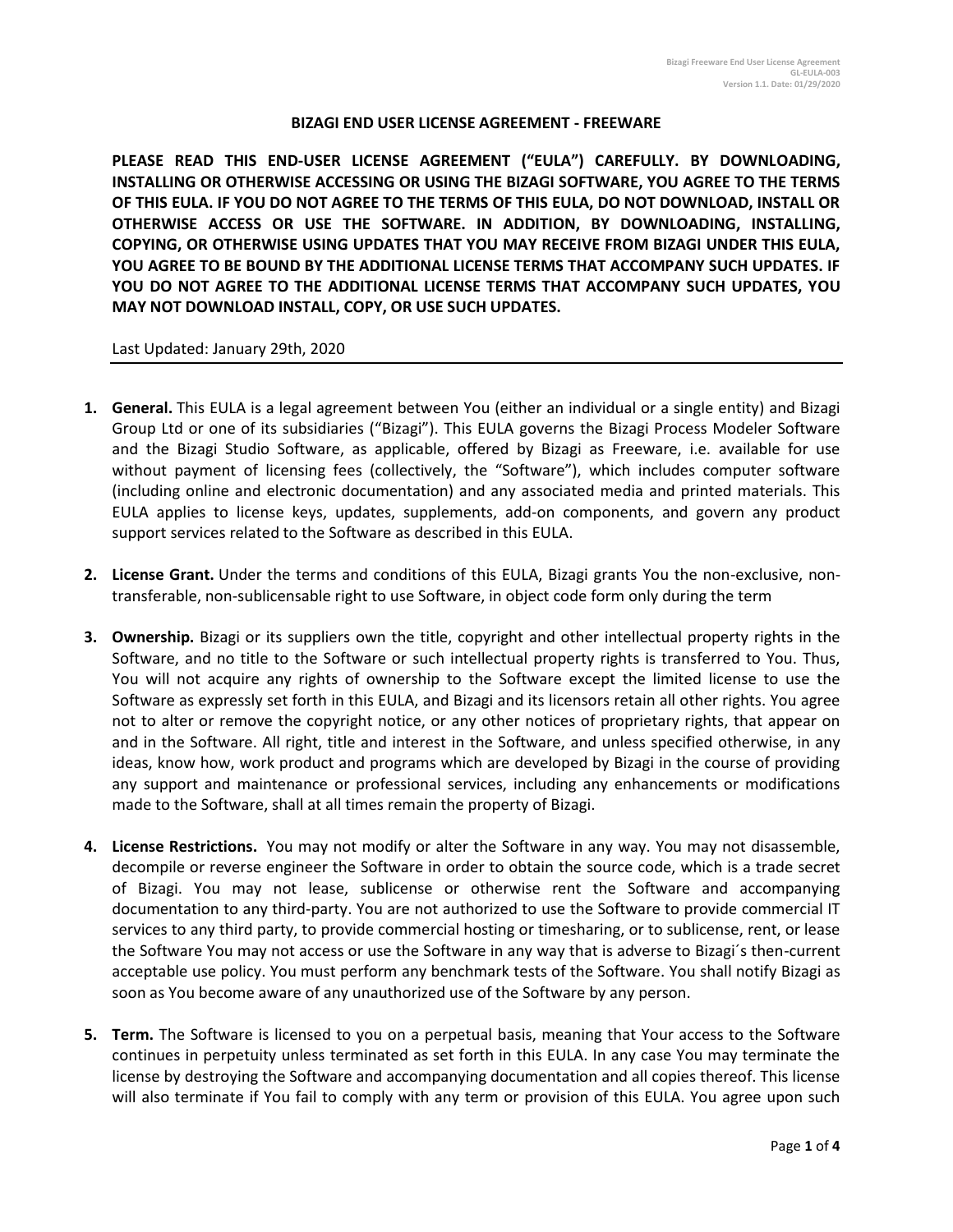termination to cease all use of the Software and destroy the Software and accompanying documentation and all copies thereof.

**6. Consent to use of data.** You agree that Bizagi may collect and use technical information that is gathered periodically to facilitate the provision of Software updates, product support and other services to You (if any) related to the Bizagi Software, and to verify compliance with the terms of this EULA. Bizagi may use this information solely to improve its products or to provide services or technologies to You and will not disclose this information in a form that personally identifies You.

## **7. Software Maintenance**

- a. Bizagi may, in its sole and exclusive discretion, elect to provide new product versions to keep the Software up-to-date, service packs, and basic technical support (no SLAs) in the manner and at those times as a new product versions, services packs, and basic technical support are provided to other users of the Software. Any new product versions or service packs that are provided will be deemed to be part of the Software and subject to the terms of this EULA. Basic technical support can be accessed via the community user forum available at the following links: Bizagi Modeler: <https://feedback.bizagi.com/en/> and Bizagi Studio:<https://feedback.bizagi.com/suite/en/> .
- b. Updating the Software may require updates of software not covered by this EULA prior to installation. Any such updates of the operating system and application software not specifically covered by this EULA are Your responsibility and will not be provided by Bizagi. Bizagi's support under this section are contingent upon your proper use of the Bizagi Software and your compliance with the terms and conditions of this EULA at all times.
- c. If Bizagi elects to provide You with Technical Support, it will be your sole responsibility to: (i) comply with all Bizagi-specified operating and troubleshooting procedures and then notify Bizagi immediately of Bizagi Software malfunction and provide Bizagi with complete information thereof; (ii) provide for the security of your confidential information; (iii) establish and maintain backup systems and procedures necessary to reconstruct lost or altered files, data or programs.

## **8. Disclaimer of Warranties.**

- a. BIZAGI SOFTWARE MAY BE INCOMPLETE AND MAY CONTAIN INACCURACIES OR ERRORS THAT COULD CAUSE FAILURES OR LOSS OF DATA. YOU EXPRESSLY ACKNOWLEDGE AND AGREE THAT USE OF THE SOFTWARE IS AT YOUR SOLE RISK AND THAT THE ENTIRE RISK AS TO SATISFACTORY QUALITY, PERFORMANCE, ACCURACY AND EFFORT IS WITH YOU.
- b. TO THE MAXIMUM EXTENT PERMITTED BY APPLICABLE LAW, THE SOFTWARE IS PROVIDED "AS IS", WITH ALL FAULTS AND WITHOUT WARRANTY OF ANY KIND, AND BIZAGI AND ITS SUPPLIERS HEREBY DISCLAIM ALL WARRANTIES AND CONDITIONS WITH RESPECT TO THE SOFTWARE, EITHER EXPRESS, IMPLIED OR STATUTORY, INCLUDING, BUT NOT LIMITED TO, THE IMPLIED WARRANTIES AND/OR CONDITIONS OF MERCHANTABILITY, OF SATISFACTORY QUALITY, OF FITNESS FOR A PARTICULAR PURPOSE, OF ACCURACY, OF QUIET ENJOYMENT, AND NON-INFRINGEMENT OF THIRD PARTY RIGHTS. BIZAGI DOES NOT WARRANT AGAINST INTERFERENCE WITH YOUR ENJOYMENT OF THE SOFTWARE, THAT THE FUNCTIONS CONTAINED IN THE SOFTWARE WILL MEET YOUR REQUIREMENTS, THAT THE OPERATION OF THE SOFTWARE WILL BE UNINTERRUPTED OR ERROR-FREE, OR THAT DEFECTS IN THE SOFTWARE WILL BE CORRECTED. NO ORAL OR WRITTEN INFORMATION OR ADVICE GIVEN BY BIZAGI OR A BIZAGI AUTHORIZED REPRESENTATIVE SHALL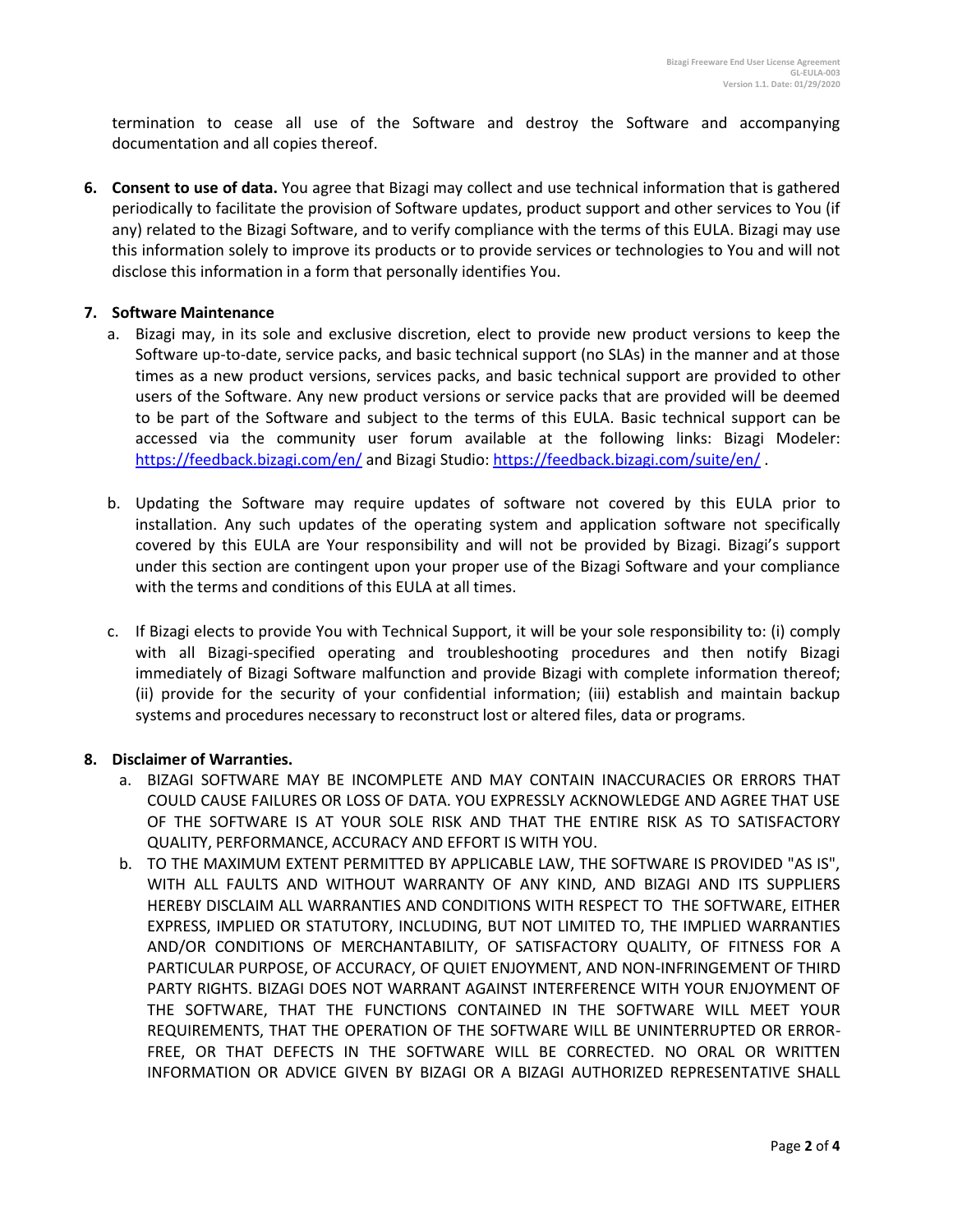CREATE A WARRANTY. SHOULD THE SOFTWARE PROVE DEFECTIVE, YOU ASSUME THE ENTIRE COST OF ALL NECESSARY SERVICING, REPAIR OR CORRECTION.

- **9. Limitation of Liability.** TO THE MAXIMUM EXTENT PERMITTED BY LAW, IN NO EVENT SHALL BIZAGI OR ITS SUPPLIERS BE LIABLE TO YOU FOR ANY DAMAGES, INCLUDING, WITHOUT LIMITATION, ANY SPECIAL, DIRECT, INDIRECT, INCIDENTAL OR CONSEQUENTIAL DAMAGES, ARISING OUT OF OR IN CONNECTION WITH THE USE OR PERFORMANCE OF THE SOFTWARE, INCLUDING WITHOUT LIMITATION, LOSS OF PROFITS, BUSINESS, DATA, GOODWILL, OR ANTICIPATED SAVINGS, EVEN IF ADVISED OF THE POSSIBILITY OF THOSE DAMAGES.
- **10. Export Restrictions.** The Software may be subject to export control laws and regulations of the U.S. and applicable countries, including but not limited to regulations of the U.S. Bureau of Export Administration, prohibiting export of goods, directly or indirectly to "embargoed" countries. You will ensure that a) the ultimate destination of the Software is not a destination in violation of any such law or regulation; (b) the ultimate end-user is not a person or entity on the "denied persons list" and (c) the end-user intended use does not violate any regulations regarding Diversion, Nuclear Proliferation, Missile Technology or Chemical or Biological Weapons.
- **11. Excluded Services.** This EULA shall not apply to your use of software, cloud services, or professional services ("Excluded Services") that you purchase from Bizagi. All such Excluded Services are governed exclusively by the terms of the agreement that you have executed that covers such Excluded Services.

## **12. Miscellaneous.**

- a. Severability. If any provision of this EULA is invalid or unenforceable under applicable law, then it shall be, to that extent, deemed omitted and the remaining provisions will continue in full force and effect.
- b. Monitoring/Audit. Bizagi shall have the right to monitor and audit your use of the Software upon reasonable advance notice, by any means, including, without limitation, remote means, to verify your compliance with the terms of this EULA. You shall be responsible for ensuring that your employees and independent contractors comply with the terms of this EULA.
- c. Governing Law. This EULA, and any dispute or claim arising out of or in connection with it or its subject matter or formation (including non-contractual disputes or claims), shall be governed by and construed in accordance with (a), if you downloaded the Software in the United Kingdom, the laws of England and Wales; (b) if you downloaded the Software in Germany, the laws of Germany; (c) if you downloaded the Software in Spain, the laws of Spain; (d) if you downloaded the Software in Colombia, the laws of Colombia; and (e) if you downloaded the Software in any other location, the laws of Delaware in the United States, in each case without reference to the principles of conflicts of law that would apply the substantive laws of another jurisdiction. The application of the United Nations Convention on Contracts for the International Sale of Goods to this EULA is hereby expressly excluded
- d. Entire Agreement. This EULA sets forth the entire understanding and agreement between You and Bizagi.